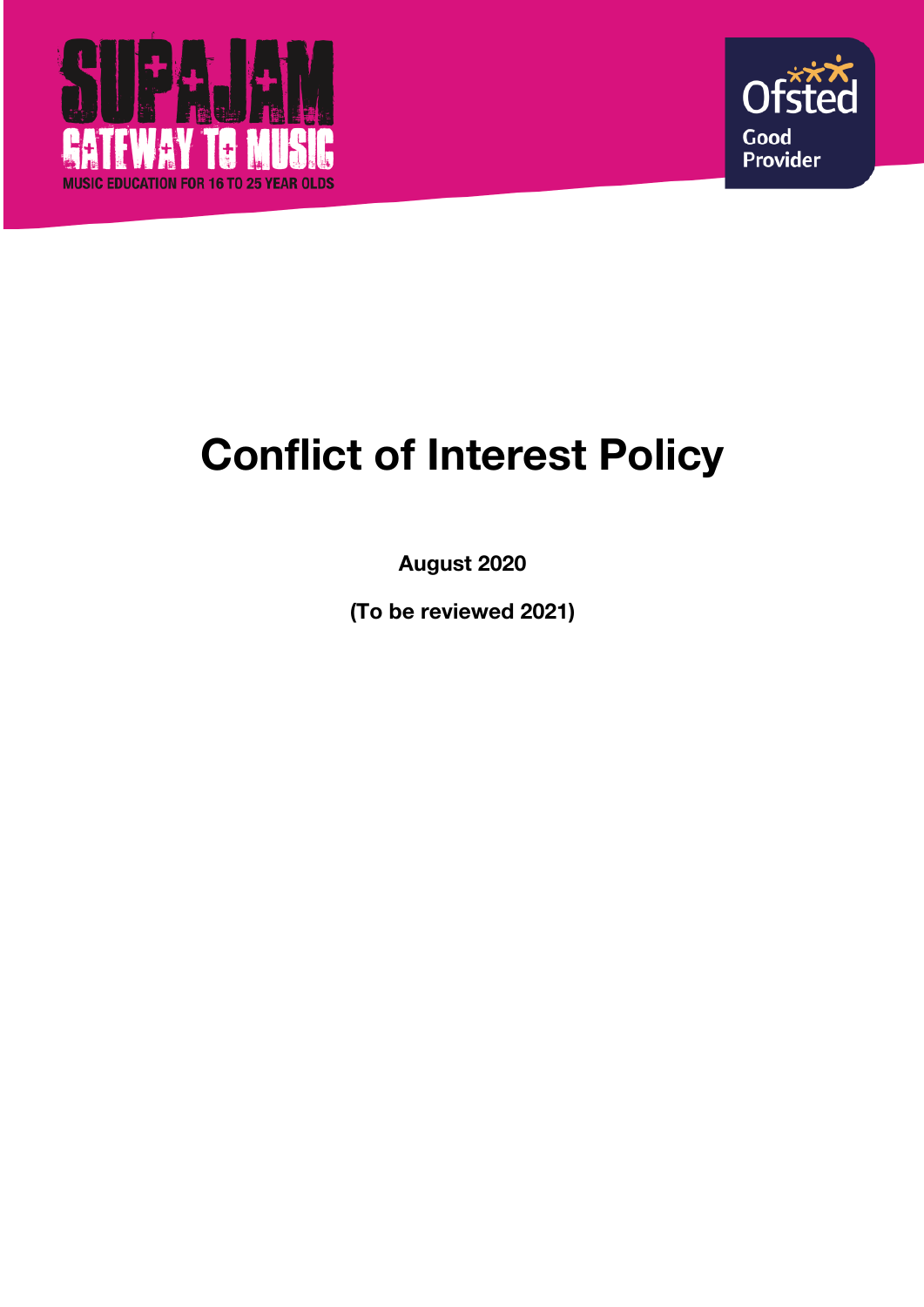#### 1. Issue and Review

The date of issue of this policy is August 2020. This policy will be reviewed annually by RSL. Where amendments are made to RSL's Conflict of Interest Policy which directly impact centres, centres will be notified.

### 2. The Scope of this Policy

A Conflict of Interest exists in relation to an awarding organisation where:

- (a) Its interests in any activity undertaken by it, on its behalf or by a member of its Group have the potential to lead it to act contrary to its interests of the development, delivery and award of qualifications in accordance with its Conditions of Recognition (of the awarding organisation.)
- (b) A person who is connected to the development, delivery or award of qualifications by the awarding organisation has interests in any other activity which have the potential to lead that person to act contrary to his or her interests in that development, delivery or award in accordance with the awarding organisation's Conditions of Recognition.
- (c) An informed and reasonable observer would conclude that either of these situations was the case.

This policy is designed to be used in conjunction with RSL guidance which is made available on the website at www.rslawards.com. RSL requires centres approved to deliver Vocational Qualifications to declare any and all conflicts of interest pertaining to the assessment of Vocational Qualifications.

## 3. Managing and Declaring Conflict of Interest

It is the responsibility of all staff in SupaJam Education in Music and Media to declare all conflict of interest. Any undeclared conflict of interest and instances where assessment has taken place where conflict of interest exists may be investigated in line with RSL's Malpractice and Maladministration Policy.

Any and all conflict of interest pertaining to the assessment of Vocational Qualifications will be declared to RSL. Each individual involved in the assessment process is responsible for declaring conflict of interest. Where SupaJam Education in Music and Media are able to mitigate against a declared conflict of interest, the mitigation will be included in the declaration.

In instances where SupaJam Education in Music and Media cannot mitigate against a Conflict of interest (for example, where the only qualified assessor and internal verifier available at a centre are related) the unresolved conflict will be declared to RSL to enable RSL to make arrangements to mitigate through the external quality assurance processes.

The Teaching, Learning and Assessment Manager will be directly responsible for ensuring for submitting the declaration of conflict of interest to RSL.